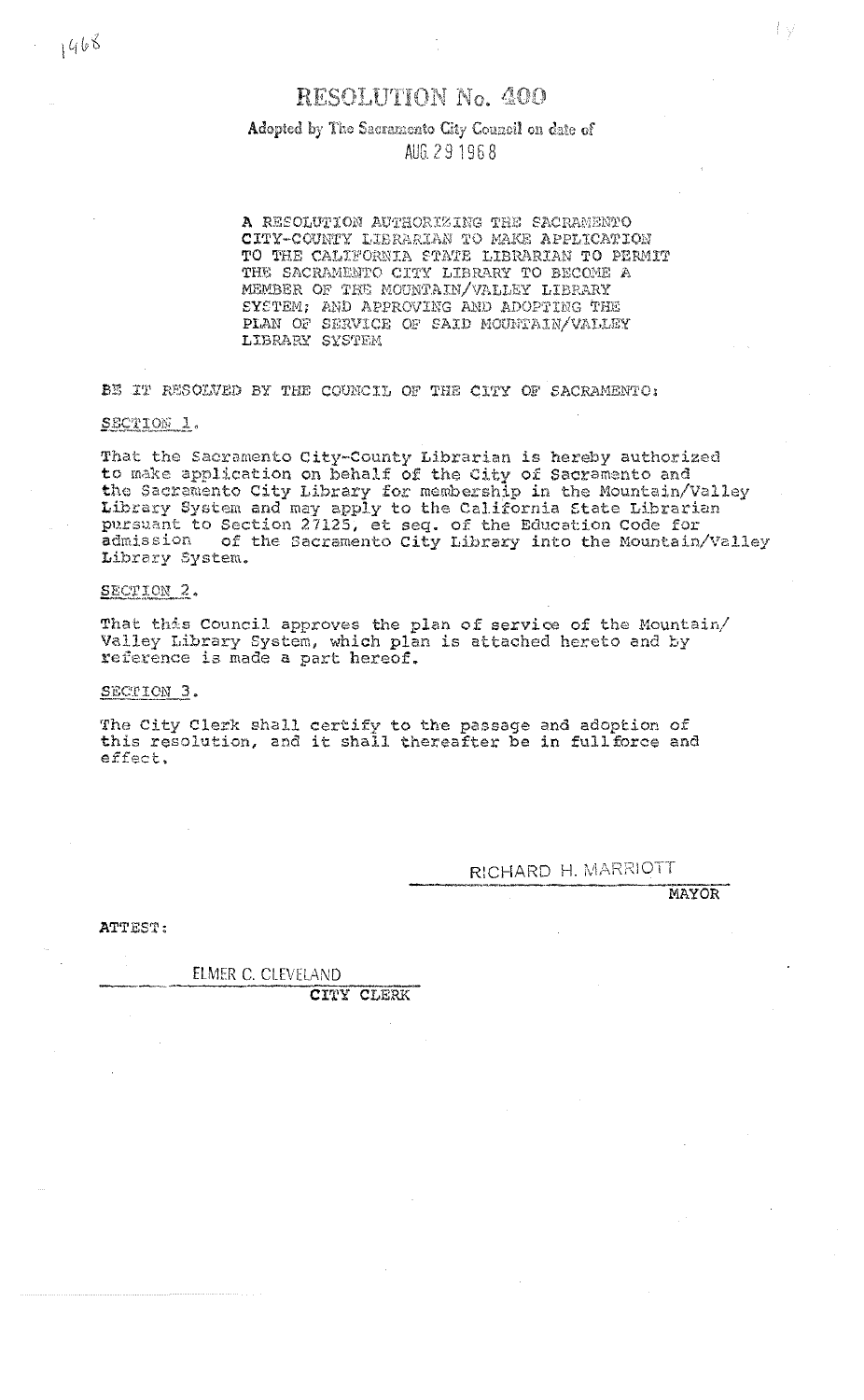I, Elmer C. Cleveland, City Clerk of the City of Sacramento, do hereby certify that the foregoing is a true and correct copy of Resolution No. 400, duly and regularly adopted at a meeting of the City Council of the City of Sacramento, held on August 29, 1968; that said meeting was duly and regularly held; that said resolution has not been amended, modified or rescinded since the date of its adoption and the same is now in full force and effect.

IN WITNESS WHEREOF, I have hereunto set my hand and affixed the official seal of the City of Sacramento, County of Sacramento, State of California, this 30th day of August, 1968.

Christ C. 5 Auchen 2015

(SEAL)